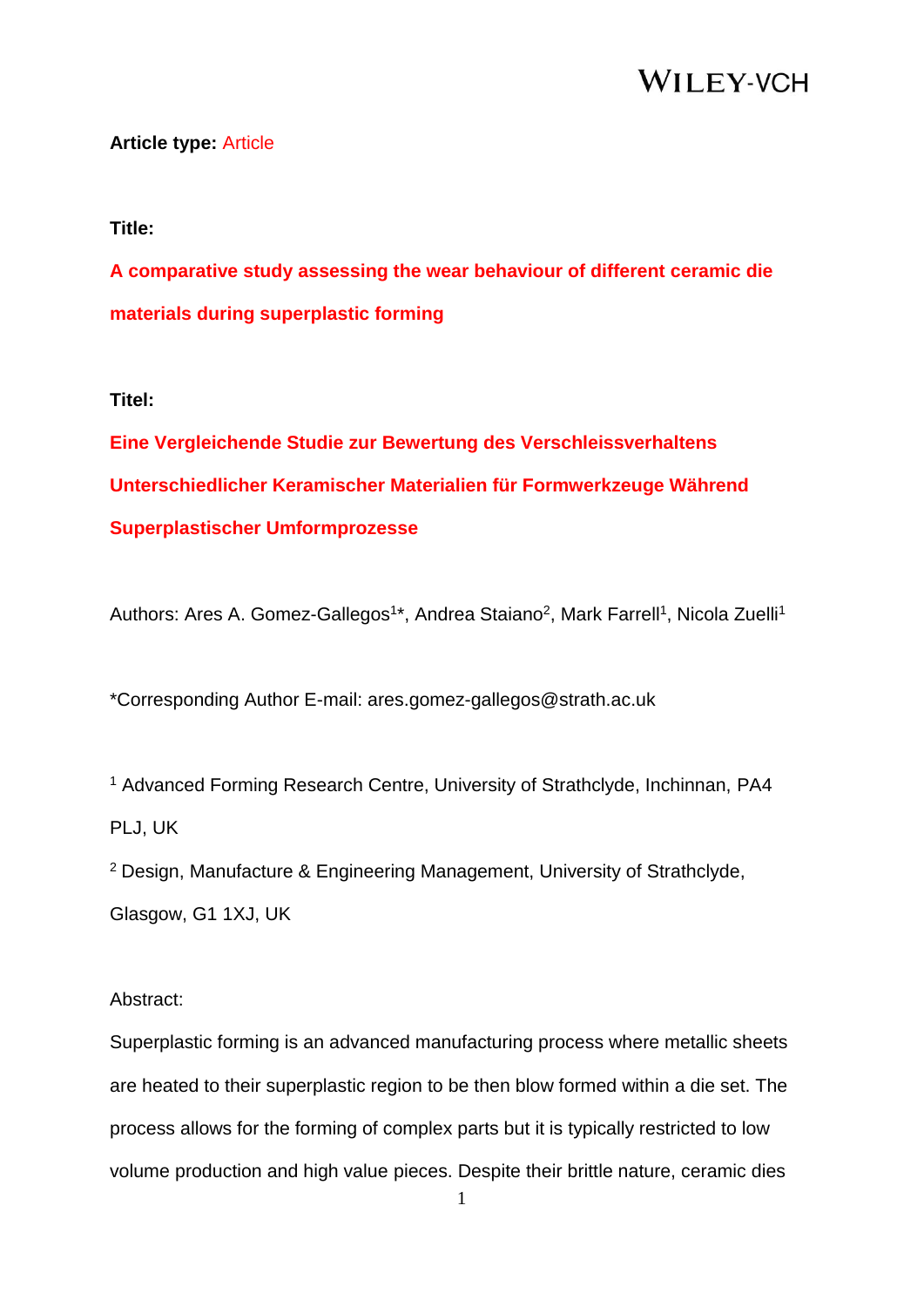are a developing technology for Superplastic forming as they offer lower production costs and shorter lead times than conventional metallic dies, thus reducing process costs. This work presents a method to assess ceramic die wear by means of a novel test rig developed at the Advanced Forming Research Centre where the Superplastic forming die-part interaction can be replicated at laboratory scale. Controllable normal load tests at standard Superplastic forming conditions on three different reinforced ceramic materials are carried out with a view to understanding their wear mechanisms and to ultimately identify methods to improve their wear resistance.

### Abstract:

Superplastische Formgebung ist ein fortgeschrittenes Herstellungsverfahren, bei dem metallische Bleche auf ihren superplastischen Bereich erhitzt werden, um dann in einem Formwerkzeugsatz geblasen zu werden. Das Verfahren ermöglicht die Herstellung von komplexen Bauteilen, ist jedoch typischerweise auf geringe Stückzahlen und hochwertige Teile beschränkt. Trotz ihrer spröden Beschaffenheit stellen Keramikwerkzeuge eine aussichtsreiche Technologie für Superplastische Formgebung dar, da sie niedrigere Herstellungskosten und eine kürzere Herstellungsdauer als herkömmliche Metallwerkzeuge bieten und somit die Prozesskosten senken. Diese Arbeit stellt eine Methode zur Bestimmung des Verschleißes von Keramikwerkzeug mittels eines neuartigen Prüfstands vor, welcher im Advanced Forming Research Center entwickelt wurde und in dem die Wechselwirkung von Formwerkzeug und Bauteil im Labormaßstab nachgebildet werden kann. Es wurden kontrollierbare Test unter Normalbelastung und unter üblichen Superplastische Formgebung-Bedingungen für drei verschiedene verstärkte keramische Materialien durchgeführt um deren Verschleißmechanismen zu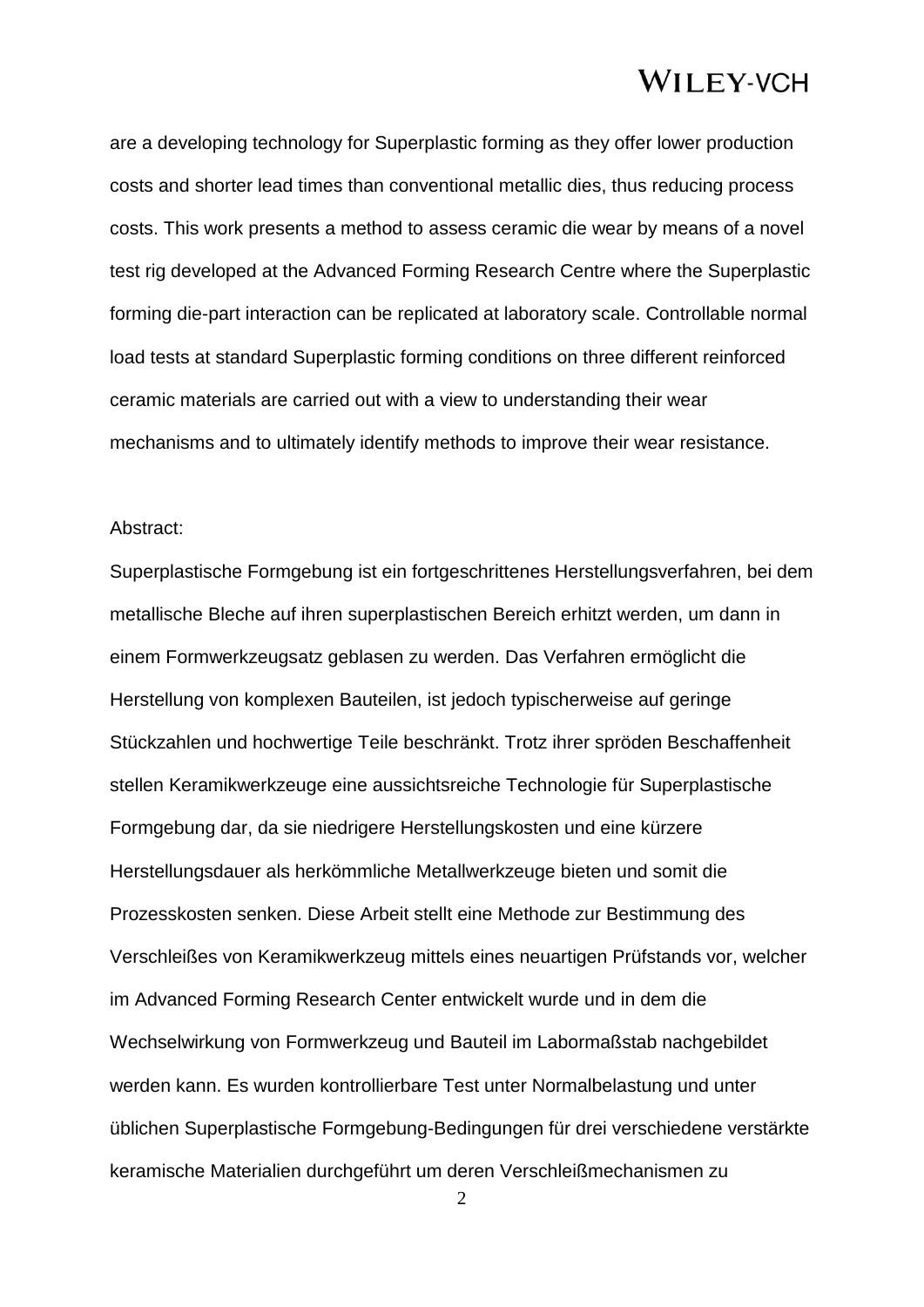verstehen und letztlich Methoden zur Verbesserung der Verschleißfestigkeit zu identifizieren.

Keywords: Superplastic forming; ceramic, wear; tribology, friction, ceramic die. Schlüsselwörter: Superplastische Formgebung; Keramik, Verschleiß; Tribologie, Reibung, Keramikwerkzeug.

### **1 Introduction**

Superplastic forming is a manufacturing process based on the ability of certain materials to undergo large tensile strains prior to failure when heated to high temperatures, typically over half the absolute melting temperature of the alloy [1]. For Superplastic forming processes, relative low gas pressure (10-30 bars) is injected to blow form single or multisheet metal components [2]. Due to the high temperatures involved (between 500 °C and 900 °C for aluminium and titanium alloys respectively), the materials for the Superplastic forming tools are limited to those resistant to high temperature creep and thermo-mechanical fatigue. Additionally, these materials should be non-reactive, or should be able to be prevented from reacting [3], [4].

Metal dies are the most commonly used in the SPF industry. High-alloyed nickelchromium stainless steels, such as Cronite HR4, ZG35Cr24Ni7Si, GX30NiCr39-24 or GX45NiCr49\_27 [3], [5], [6], are typically selected for these tools. The use of metallic tooling is associated with two major costs: production time scale costs (long lead times) and non-recurring tooling costs (design changes or corrections) [2], [7]. Ceramic materials have been identified as a viable option for Superplastic forming dies due to their resistance to high temperatures, oxidation/reaction passivity, and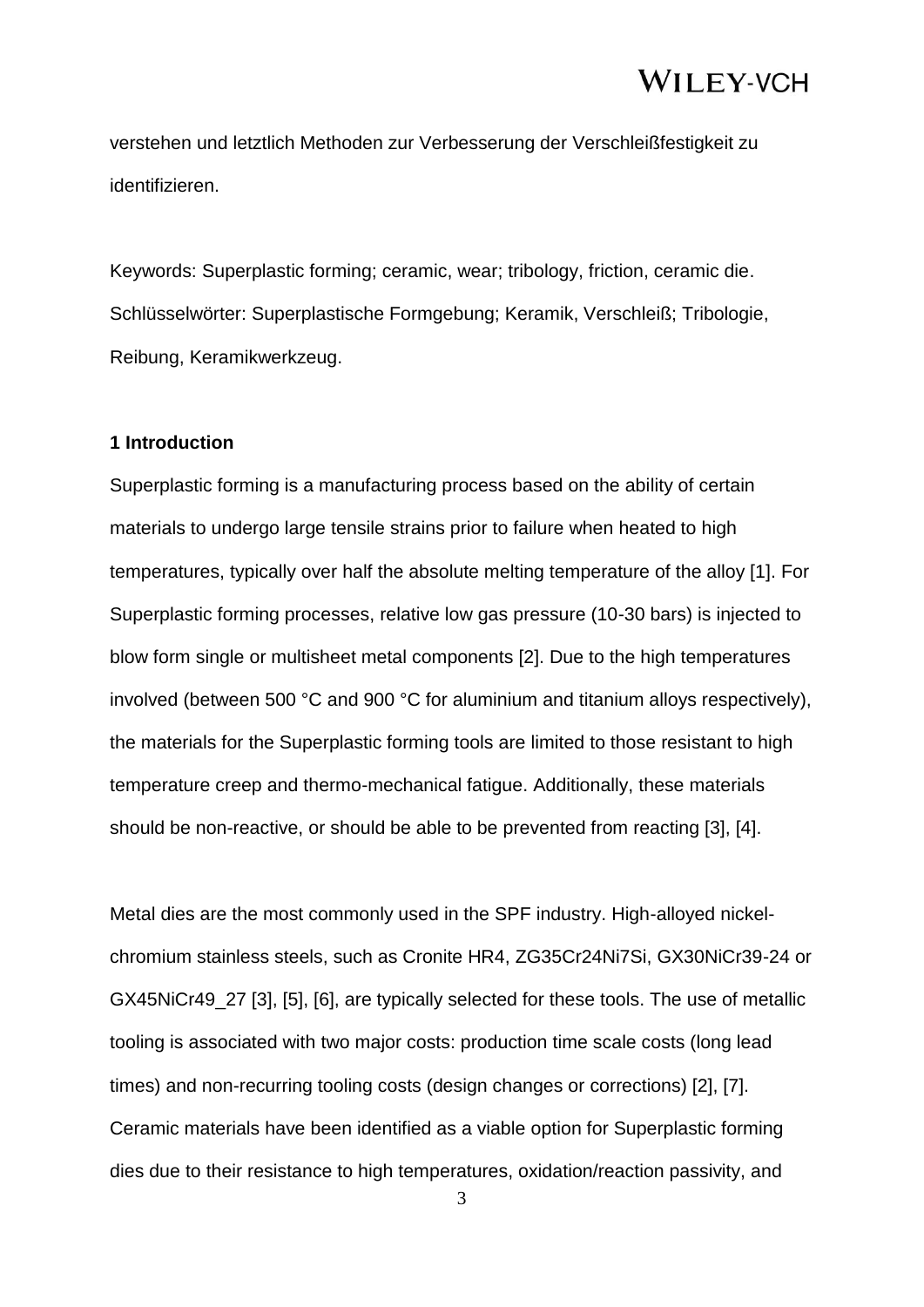easy manufacturing characteristics. Moreover, ceramic dies can be manufactured from low-cost base materials, have a short lead time (3-6 weeks as opposed to several months of metallic dies), and usually do not require additional machining to ensure good surface finish after casting, hence reducing tooling and production time costs. However, current ceramic dies are limited by their short lifespan, since they are prone to fracture at low strain and surface degradation [1], [2], [7].

Brittle fracture is the dominant failure mechanism for ceramic materials. Ceramics observe very little plasticity and high crack growth rates. The crack initiation takes place where a local stress raises, which means there is a defect in the material structure, such as porous and change in the matrix mixture, or in the material geometry, such as corners and edges. Ceramic materials are also susceptible to fatigue, which is the deterioration and fracture of the material due to only cycle loads [8].

The use of ceramics for Superplastic forming has been studied since the 1990s. In 1992, Yaofu, G. et al. [9] presented a refractory concrete die for SPF of aluminium satellite dishes. Later, the Boeing Company [10] patented stand-alone ceramic dies. These dies were set onto a press platen and used practically in the same way as metallic dies. The ceramic material employed was from the group including Pyromedia HS2, Thermosil 120, and Thermosil 220. Jocelyn, A., et al., [4] in 2001 used low cost, disposable ceramic liners for fabricating SPF and diffusion bonding tooling. The ceramic used in this work was an alumina based feedstock (CT9), with a binder and a bonding agent (Secar 71 and PVA respectively). Good results, in terms of geometric accuracy of the formed part and no thermal creep nor linear deformation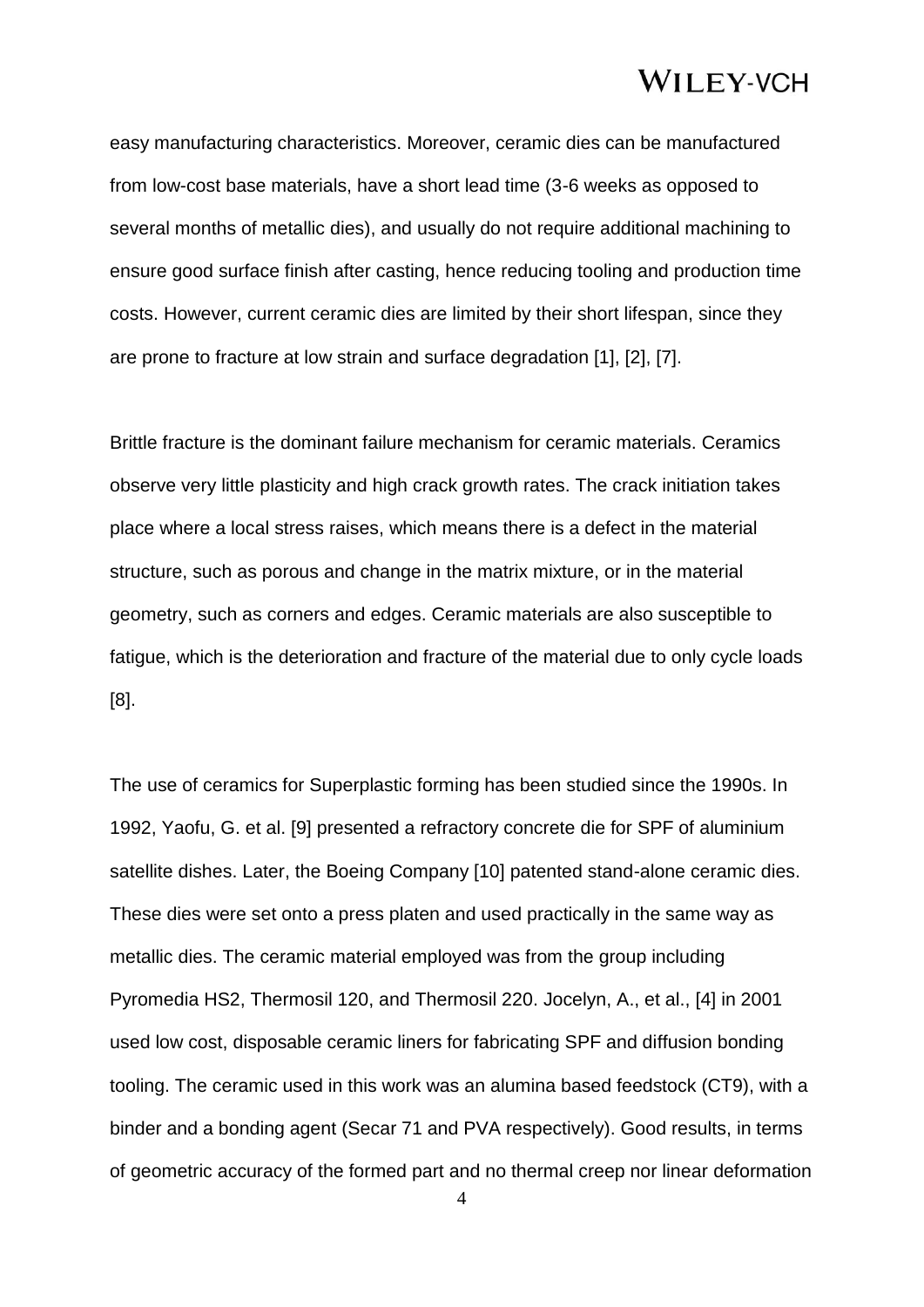of the moulds, were achieved in these experiments. However, the ceramics used for this SPF tools had relatively low fracture toughness which made them useful only for very short production or prototyping (short lifespan).

Reinforcements in ceramic materials aim at prolonging the life of the ceramic dies by controlling the stresses experienced by the tool or avoiding the propagation of the cracks and subsequent failure [1], [7]. For industrial applications, reinforcement techniques such as core material treatments or introduction of reinforcements within the die, i.e. rods, particles, or long/short fibres, had demonstrated to toughen the ceramic dies, extend their lifespan and enhance their mechanical properties [1], [2], [7]. For example, the Boeing Company solved the problem of premature cracking of dies by adding in the casting high-strength (1300 MPa) reinforced rods. These rods were made of fused silica oxides of silicon or alumina [1], [7]. This technology was patented by the Boeing Company in 2001. In 2007, Bernhart, et al. [11] developed a refractory castable reinforced with short metallic fibres. The use of short metallic fibres demonstrated to prevent catastrophic failure during the superplastic forming process. The material used was a geopolymer (alumino-silicate oxide, thermal silica fume and aqueous solution of potassium polysilicate) reinforced with 1.5 vol% (volume percentage) of AISI 310 stainless steel metallic fibres (0.38 mm diameter and 12.5 mm length). By 2013, Bernhart [12] had successfully designed, manufactured and tested under industrial conditions, metallic fibre reinforced refractory castable dies for Superplastic forming of TA6V sheets. Lately, Deng, Y. et al. [13] presented a work where two temperature-dependent fracture strength models for fibre reinforced ceramic dies were developed.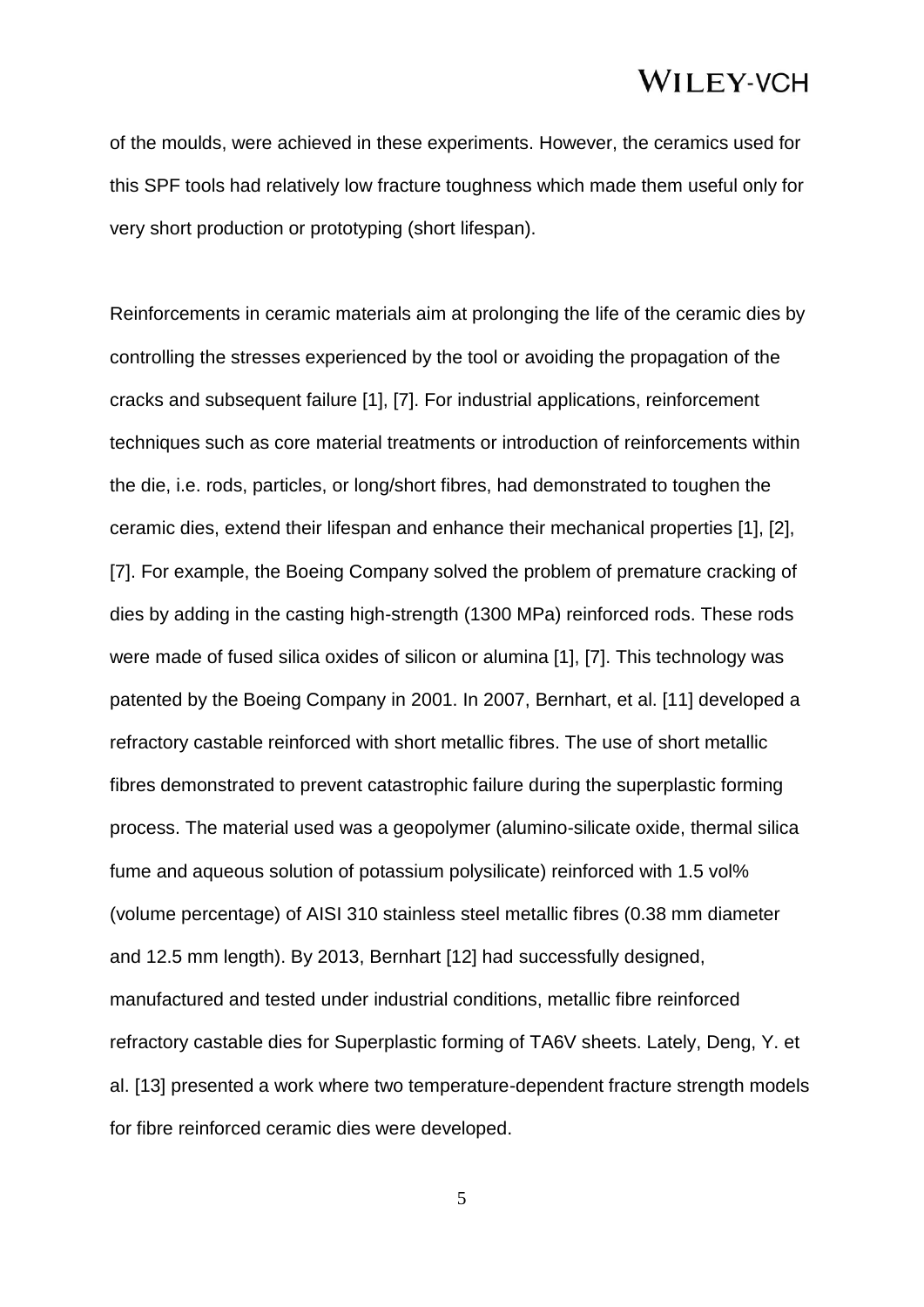Research in the Advance Forming Research Centre of the University of Strathclyde, Scotland (United Kingdom) is currently being conducted to further investigate the use of ceramic materials for SPF dies. In the work presented in this paper, three commercial reinforced ceramic materials were mechanically tested with the aim of evaluating their wear behaviour when subjected to Superplastic forming representative conditions and assessing their suitability for Superplastic forming dies.

### **2 Materials and Experiments**

### **2.1 Materials**

Three commercial reinforced ceramic materials have been selected for testing and comparison:

- i) a fused silica ceramic material reinforced by freeze casting;
- ii) a fused silica ceramic reinforced with particle;
- iii) a refractory castable ceramic reinforced with metallic fibres.

### **2.2 Die Part Interface Rig**

A purpose built experimental equipment, a die-part interface rig, used for these experimental trials was designed and built at the Advanced Forming Research Centre in order to test the interaction between the die and the metal sheet during the Superplastic forming process. The rig features two stacks which can hold interchangeable tools. The tools can be either a metallic/ceramic die or a sample holder. A cylindrical furnace is fitted around the rig wrapping the stacks and the sample. The system can heat up to 1000 °C, and it is driven by a control software where the parameters of the trials can be set and measured during the process. Additionally, the rig is equipped with a thermal camera, Land Instruments FTI-E 1000,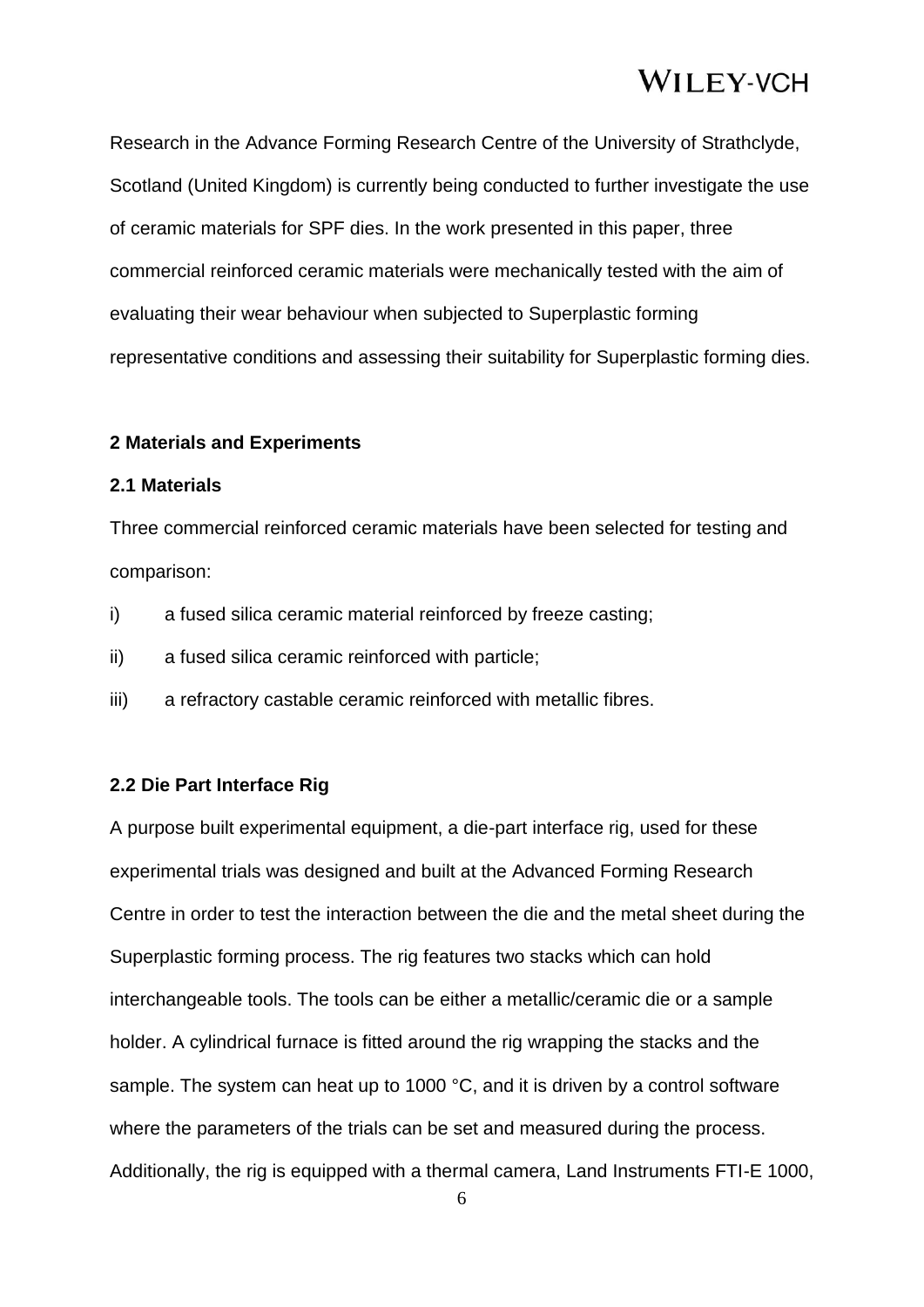which records in situ thermal images of the tool/sample when loading and unloading the test pieces. The die-part interface rig configuration set up for the ceramic material trials is shown in Figure 1.

### **2.3 Experiment procedure**

The trials included a series of thermo-mechanical cycle loads at standard Superplastic forming conditions. The aim of the experiments was to assess the wear behaviour of the ceramic materials under investigation when subjected to Superplastic forming representative conditions. The key metrics for the assessment were:

- resistance to thermal cycles (cracking)
- die surface degradation
- titanium scale accumulation.

The geometry of the ceramic dies used for the trials is shown in Figure 2(a). The die was a 50 x 50 x 50 mm cube with square surface of 2500 mm2 for the application of the load. The ceramic die is supported and kept in place by a metallic holder as shown in Figure 2(b). The top die (manufactured with HR4 Cronite) is a solid cylinder of 80 mm diameter with a uniform flat surface.

A titanium sheet was used as the forming part and was placed between the two dies during the trials. The titanium sample was made of commercial Ti-6Al-4V alloy with rectangular dimensions 40 x 60 x 1.2 mm.

### **2.4 Design of experiments**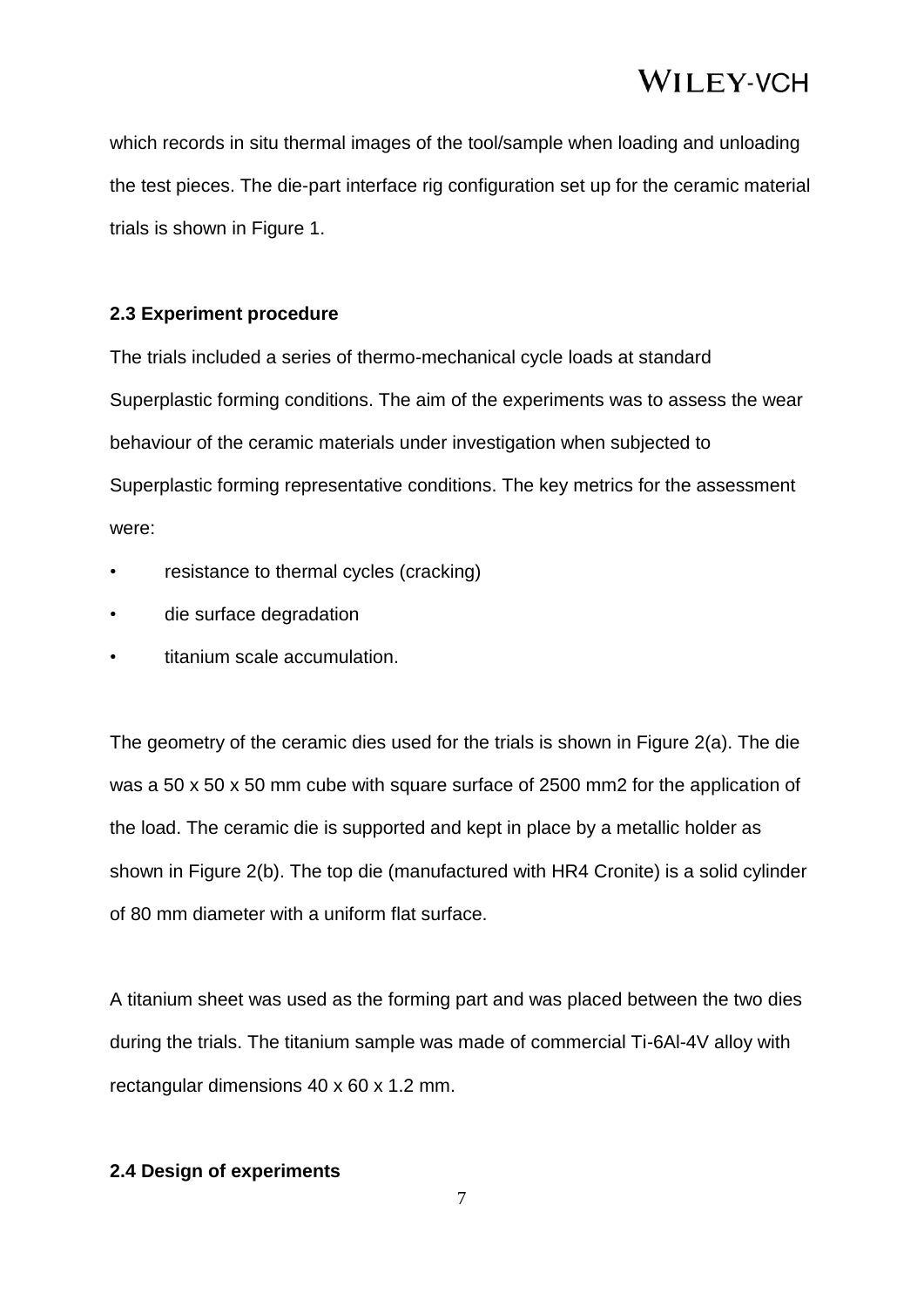The three materials selected were tested (standard mechanical tests) at high temperatures (over 850 °C, standard superplastic forming temperature), in order to compare their mechanical properties.

Following by tests of the ceramic cubes carried out using the die-part interface rig under Superplastic forming conditions with a representative Superplastic forming tooling temperature of over 850°C. A static compressive load was applied to the titanium sample placed between the bottom ceramic die and the top metallic die. The total set of experiments included:

- 25 parts at 2 MPa (comparable to Superplastic forming batch production);
- 25 parts at 3 MPa (comparable to Superplastic forming batch production);
- 2 h cycles (simulated forming time of one part);

• 50 h of compressive load per ceramic material (comparable to the expected lifespan of ceramic tools).

The total test time for each ceramic material simulated a typical lifespan of a ceramic Superplastic forming die.

A parting agent, boron nitride, was applied to each Ti-6Al-4V sample to avoid that the sample sticks to the die surface. For the first 13 samples tested with the metallic fibre reinforced ceramic material die, boron nitride in halogen free solvents (DAG 5711) was applied. However this parting agent combusted at high temperatures. Therefore, from sample 14 onwards and the rest of the trials, boron nitride and bentonite dispersed in water (Kennametal WJMB) was used.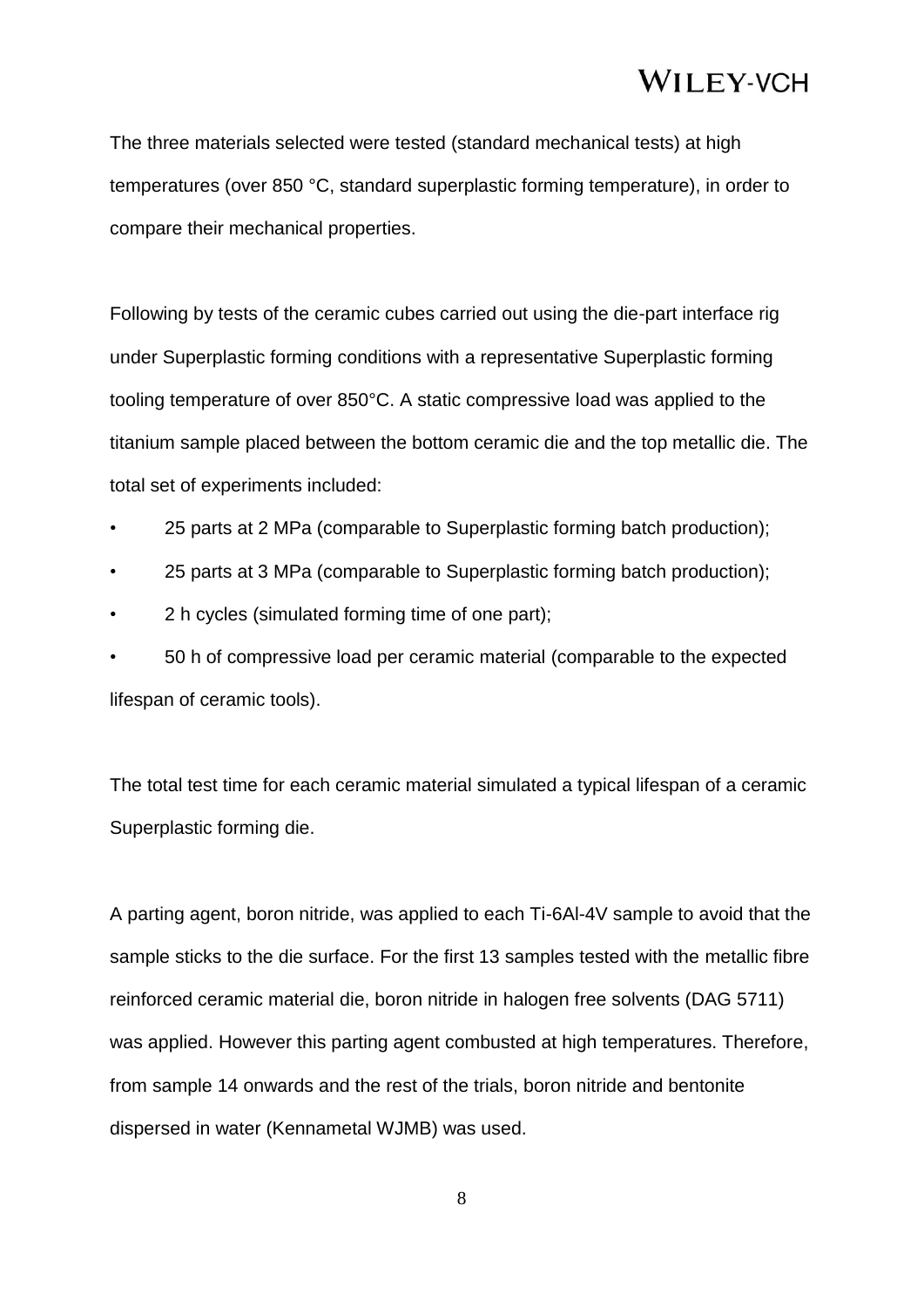#### **2.5 Characterisation method**

The mechanical properties of the selected materials were first compared based on their behaviour over 850 °C. Then, during and after the ceramic die tests on the diepart interface rig, Staiano, A., et al. [14] experimental protocol for wear assessment of hot forming die surfaces was followed.

Each ceramic die material was visually inspected before and after the die-part interface rig trials. An Infinite Focus Confocal Microscope (Alicona) was used to obtain a topography of the die surface and measure the die and metal sample surface roughness. The measurements were taken with a 5x magnification objective, with 400 nm and 55.99 µm as vertical and lateral resolution respectively. Additionally, the presence of wear and titanium accumulation on the ceramic die surface was investigated in situ through thermal camera imaging during the trials. The surface condition of the titanium samples were expected to mirror the die wear, hence their surface roughness growth was also analysed as function of the number of cycles.

#### **3 Material Behaviour under Common Superplastic forming conditions**

### **3.1 Resistance to Thermal Cycles (cracking)**

A comparison of the mechanical properties of the freeze-cast reinforced ceramic material, the particle reinforced ceramic material, and the metallic fibre reinforced ceramic material is presented in Table 1. These materials were tested (standard mechanical tests) at room temperature and at high temperatures (over 850°C).

From the analysis of the data, it is evident that the freeze-cast reinforced ceramic material has higher bending failure stress (18 MPa) than the particle reinforced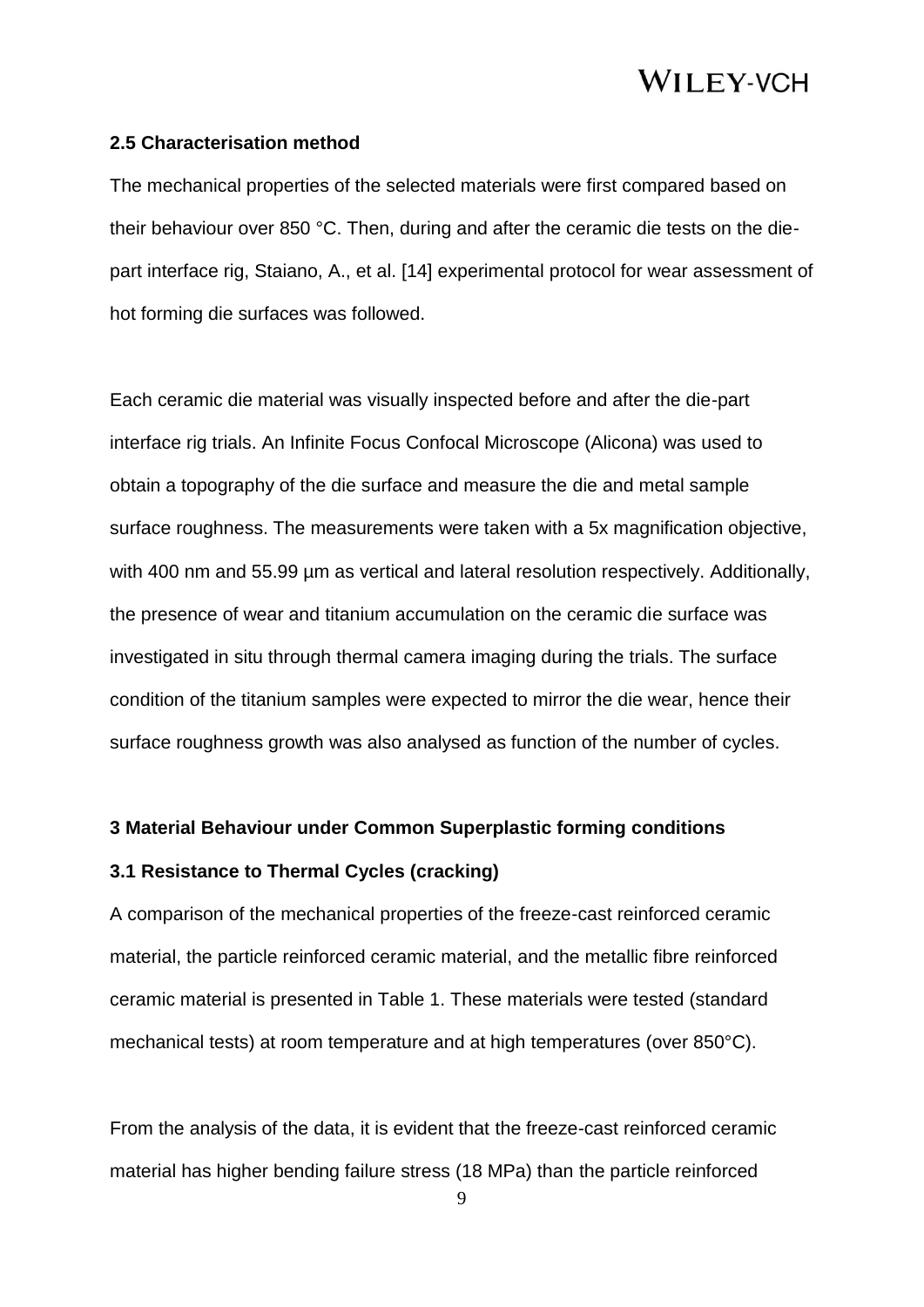ceramic material (2.3 MPa), but lower than the metallic fibre reinforced ceramic material (22 MPa). The metallic fibre reinforced ceramic material has more resistance than the others to compression loads, however the density of this material is 30% higher than the other two.

During the standard mechanical tests, the freeze-cast reinforced ceramic material behaved in a much more brittle fashion than the particle reinforced ceramic material and the metallic fibre reinforced ceramic material. The load-displacement curve of the freeze-cast reinforced ceramic material exhibited a steep, linear slope to the point of failure, whereas the load-displacement curve for the particle reinforced ceramic material had relatively shallow gradients and distinct curvature towards the peak load. The latter is usually indicative of plasticity and in this case it could be due to bulk elastic deformation of the particle reinforced ceramic material, i.e. reinforcement particles moving under load as the material became damaged. The metal hook fibres in the metallic fibre reinforced ceramic material give flexibility to the ceramic. However, too much flexibility in the tool is unfavourable for Superplastic forming dies, as the part could not be formed with the correct geometry due to possible deformations in the die.

Thermal expansion is other parameter to be considered in Superplastic forming dies. The freeze-cast reinforced ceramic material and particle reinforced ceramic material present a very low coefficient of thermal expansion, which can be considered negligible in comparison with metallic dies. By contrast, the metallic fibre reinforced ceramic material exhibited a higher coefficient of thermal expansion, which was still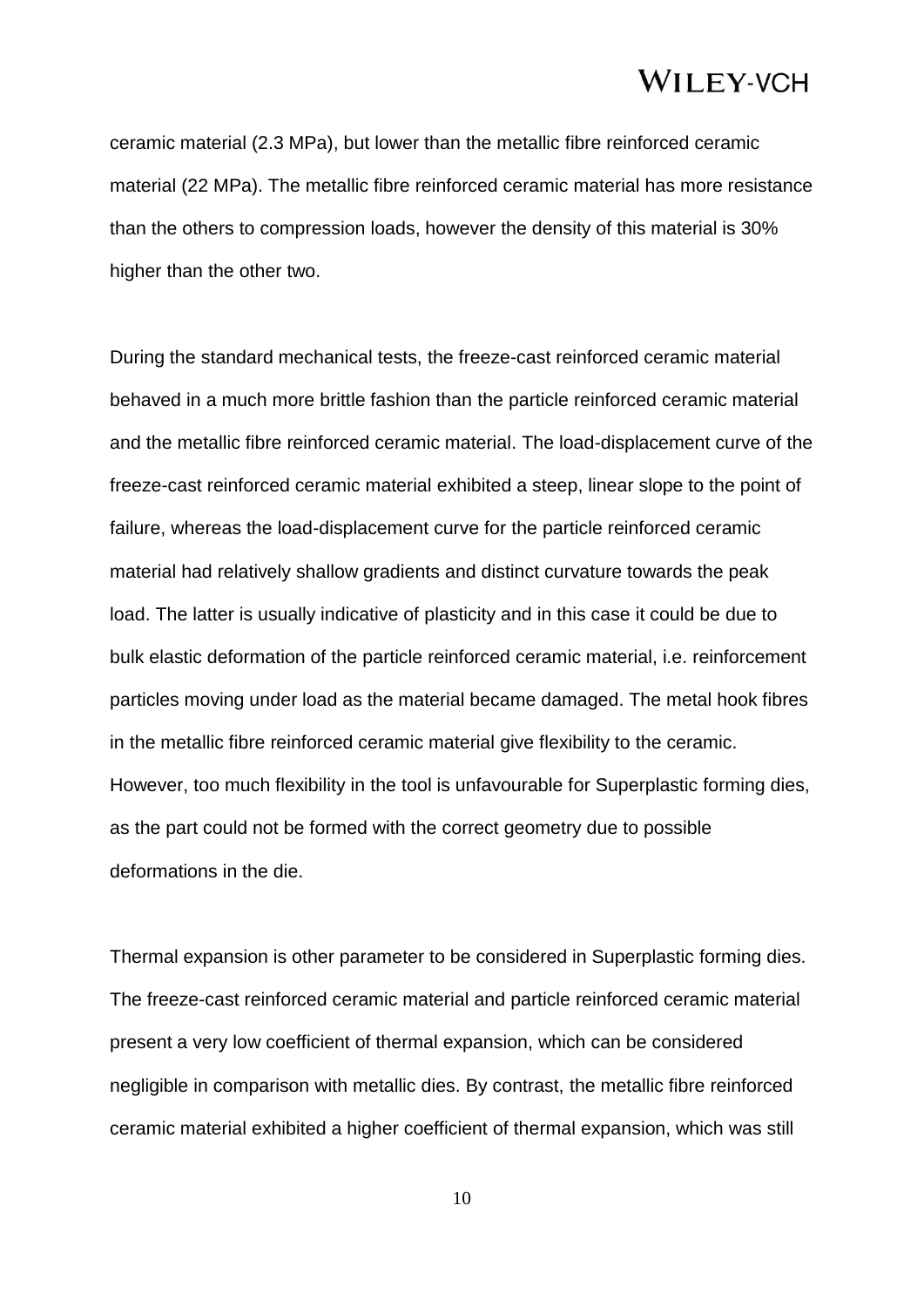lower than typical values in metallic dies but high enough to require careful consideration in die design (dimensional tolerances).

The materials under investigation went then through a series of trials to assess their wear under Superplastic forming conditions using the Advanced Forming Research Centre die-part interface rig. A static compressive load was applied on the titanium sheet placed between the bottom ceramic die and the top metallic die to reproduce the die-part interaction during the SPF process. The trials were carried out at pressures of 2 MPa (3 kN applied load on the sample area) and 3 MPa (5 kN applied load on the sample area) and common Superplastic forming temperatures. During the trials, the ceramic dies were cyclically loaded and unloaded, and cyclically heated and cooled; hence they underwent thermomechanical cycles which generate thermal stresses within the material. These stresses might had caused cracking of the die.

The scanned surfaces of the particle reinforced ceramic material, F and M dies, before and after of the trials at 3 MPa are presented in Figure 3. The images were taken with the Alicona microscope. A boron nitride layer attached (partially or completely) to the surface of the dies can be observed. However, no evidence of cracking was found in any of the dies. A broken section of the surface of the particle reinforced ceramic material die can be observed in Figure 3. This is due to the titanium sample being stuck to the surface of the ceramic die after the trials, and the surface getting damaged when released. Also, a small area in the bottom corner of the metallic fibre reinforced ceramic material die seems to be broken, however the edges of the die were not uniform from the start of the trials and the size of the defect did not increase during the tests.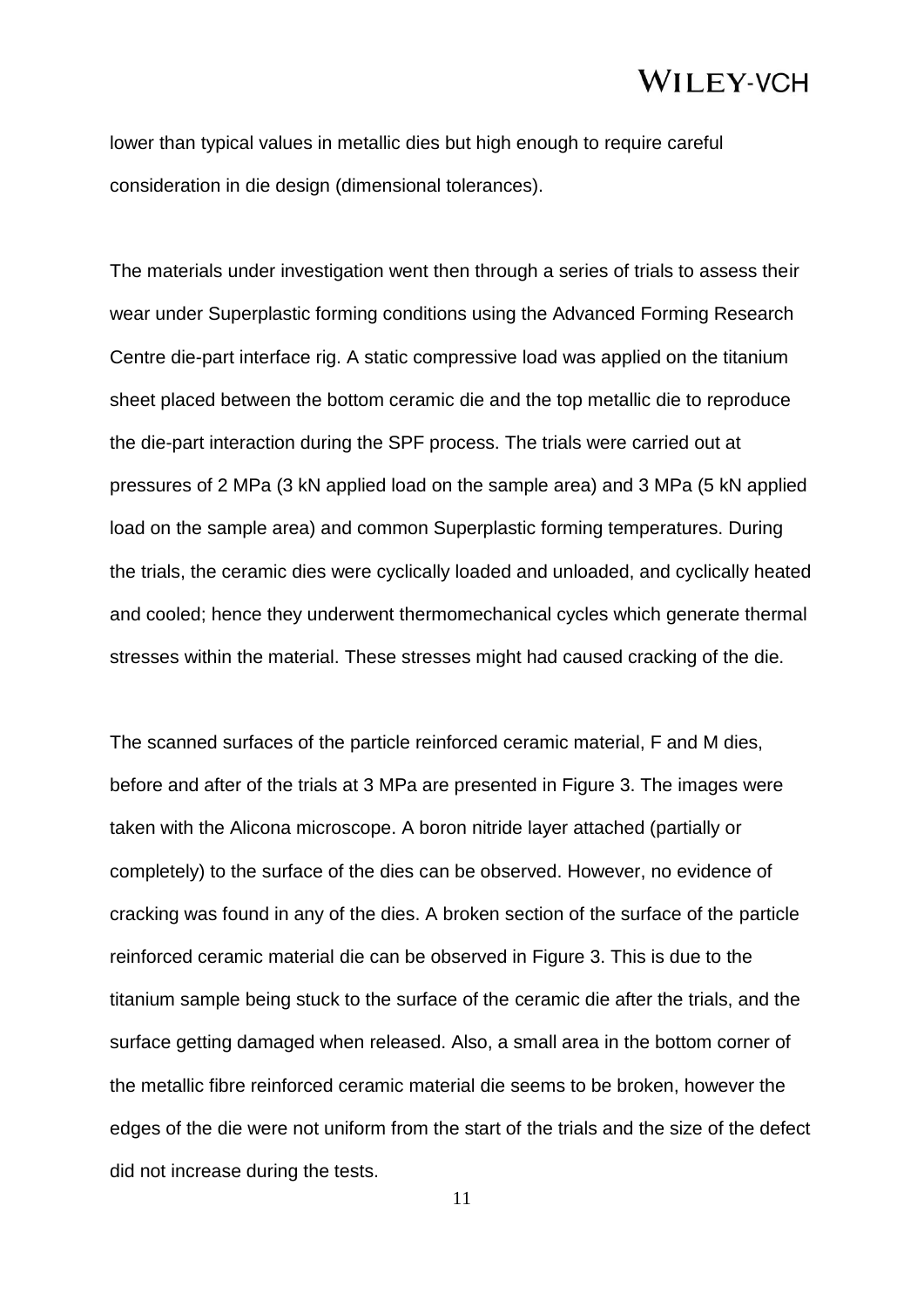### **3.2 Die Surface Degradation**

The quality of superplastic formed parts also depends on the conditions of the die surface. The most common quality defects are on scratches, lubricant built up, and excessive roughness [14]. Following Staiano, A., et al. [14] experimental protocol, the presence of wear on the ceramic die surface was investigated in situ through thermal camera imaging and by microscopy imaging. Furthermore, wear was estimated by assessing the surface roughness of the die before and after the trials.

A parting agent, boron nitride, was applied to each Ti-6Al-4V sample before the trials. The die surface generally suffers from boron nitride oxidation during the Superplastic forming process. When boron nitride oxidizes, the titanium sample might stick to the die surface. The removal of the titanium sample might generate local cracks which propagate with the surface of the die at each Superplastic forming cycle, resulting in spalling of the superficial ceramic particles. The cracks generate poor quality of the final part and die surface degradation (reduction of the die lifespan). Moreover, the cracks could propagate within the die and in extreme cases may cause catastrophic failure of the die.

The thermal images of the ceramic die surface are presented in Figure 4. The images are in grey scale and the deviation in colour represents a change in the quality of the surface and/or titanium adhesion. The particle reinforced ceramic material die tested under low pressure (2 MPa) is presented in Figure 4(a). The die shows wear in terms of small voids due to fine particles removed from its surface and a small amount of boron nitride transferred from the work piece to the die which caused the trials to be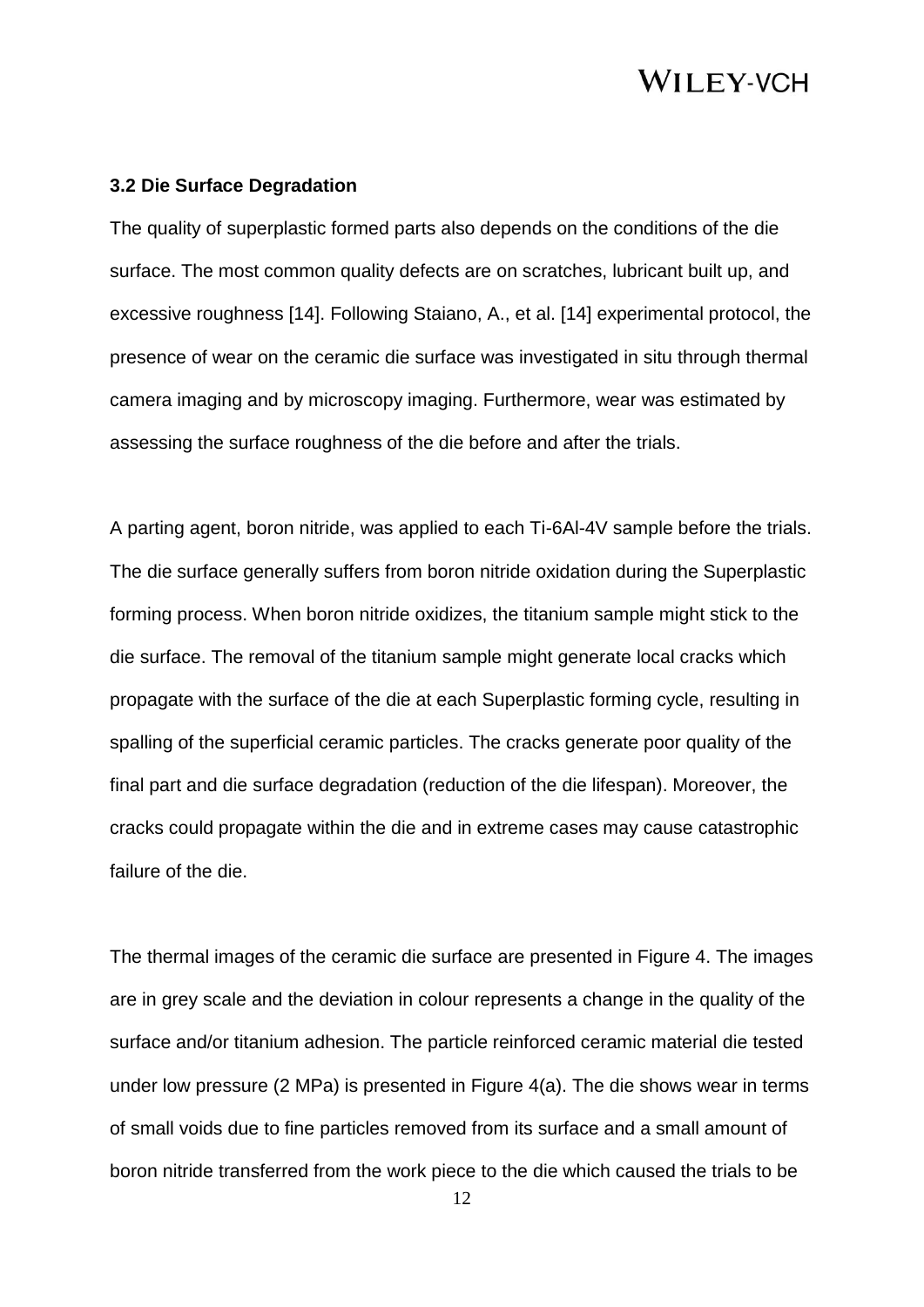interrupted after 15 cycles. The particle reinforced ceramic material die tested at higher pressure (3 MPa) is shown in Figure 4(b). Boron nitride oxidation is visible highlighted with arrows - on the ceramic surface (oxidation-like scale). When boron nitride oxidised, the work piece stuck to the die surface which broke when the part was released, resulting in low quality of the final part and wear of the die after 10 cycles. The metallic fibre reinforced ceramic material die after 25 cycles at 2 MPa is shown in Figure 4(c). It can be observed that there is no evidence of die surface damage. The metallic fibre reinforced ceramic material die after 25 cycles at 3 [MPa] is shown in Figure 4(d),; no evidence of surface damage (cracking) can be observed; however the adhesion of boron nitride is evident. This boron nitride layer may cause defects in the superplastically formed part.

The last step from Staiano, A., et al. [14] experimental protocol was the analysis of the titanium samples after undergoing to the Superplastic forming tests. It was expected that the titanium samples would have mirrored the surface quality of the ceramic die. As anticipated, all titanium samples exhibited high temperature oxidation and some residual boron nitride oxide attached to their surface. The titanium sample surface roughness (Sa) as a function of the number of cycles is presented in Figure 5 (a logarithmic scale for the number of cycles was used for clarity).

The results show that the samples formed with the freeze-cast reinforced ceramic material exhibited a stable surface roughness for the first 8 cycles at low pressure (2 MPa) and for the first 6 cycles at high pressure (3 MPa). At high pressure, the roughness of the samples tested with the particle reinforced ceramic material die increased considerably after 3 cycles, indicating a significant wear of the ceramic die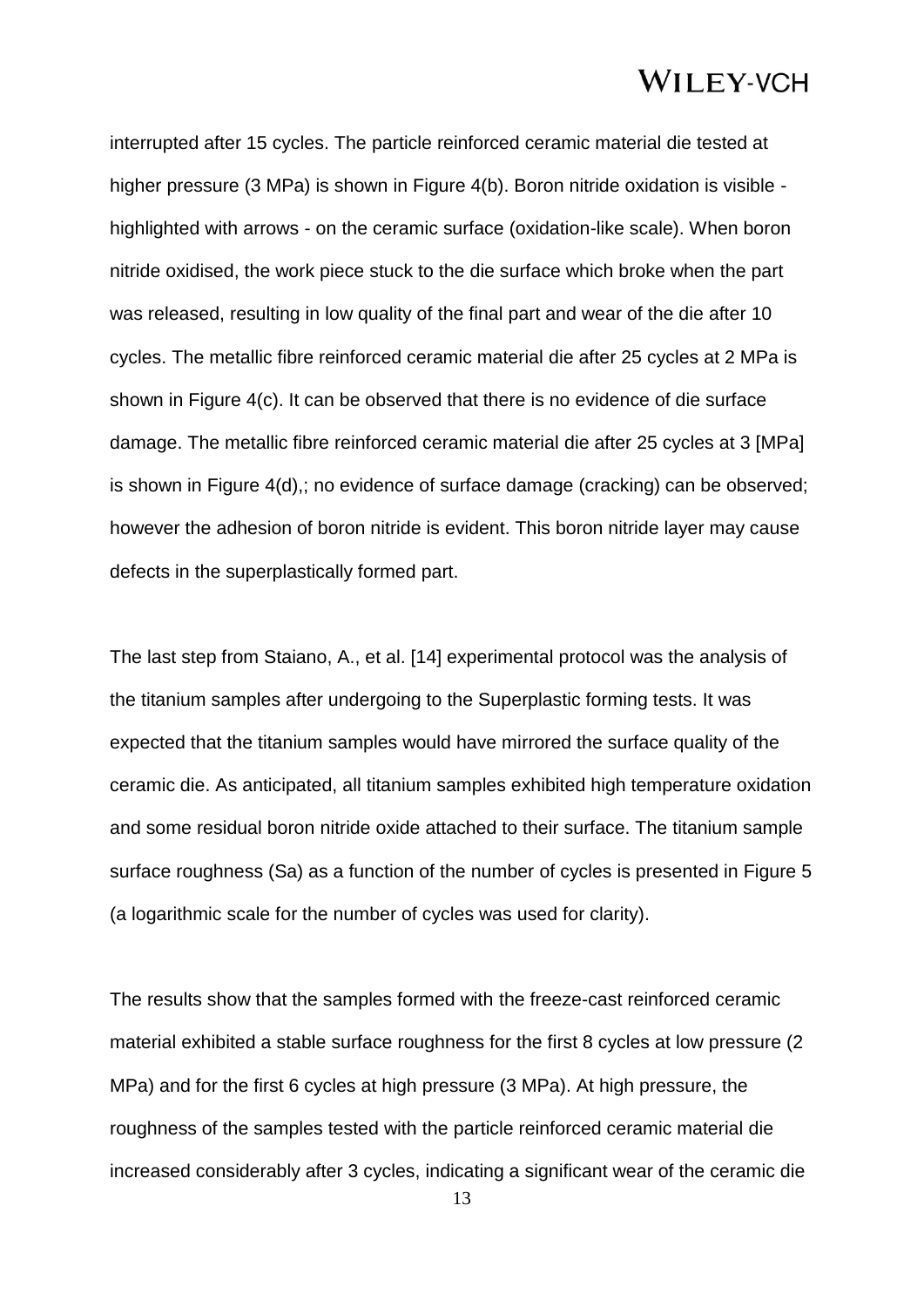surface. At low pressure for the same die material, the roughness increased at a smaller rate, indicating a smaller surface wear. It can be also observed that for the samples formed by the metallic fibre reinforced ceramic material die, the surface roughness remained stable for the first 25 cycles at 2 MPa. When the pressure increased to 3 MPa, the surface roughness remained stable for 15 cycles, then started increasing exponentially during the last 10 samples. This trend is an indication of the degradation of the surface finish of the die, which could be due to the attachment of boron nitride to the surface.

The surface integrity of the dies was also evaluated in terms of number of parts formed. According to Staiano, A., et al. [14], the surface quality of the freeze-cast reinforced ceramic material die was acceptable to form up to 8 samples at 2 MPa and 6 samples at 3 MPa, the particle reinforced ceramic material can remain suitable up to 4 samples at 2 MPa and 3 samples at 3 MPa, and the metallic fibre reinforced ceramic material lasted up to 25 samples at 2 MPa and 15 samples at 3 MPa.

In is important to observe, that for the first 13 samples tested with the metallic fibre reinforced ceramic material die, when the boron nitride in halogen free solvents (DAG 5711) lubricant was applied, the surface roughness remained stable, and the samples did not become stuck to die surface. From sample 14, boron nitride and bentonite dispersed in water (Kennametal WJMB) lubricant was used and the samples tended to stick to the die. The boron nitride attachment did not seem to have a significant effect on the ceramic die surface quality but seems to affect the ease of removing the titanium samples (with resulting of risk of cracking). The use of a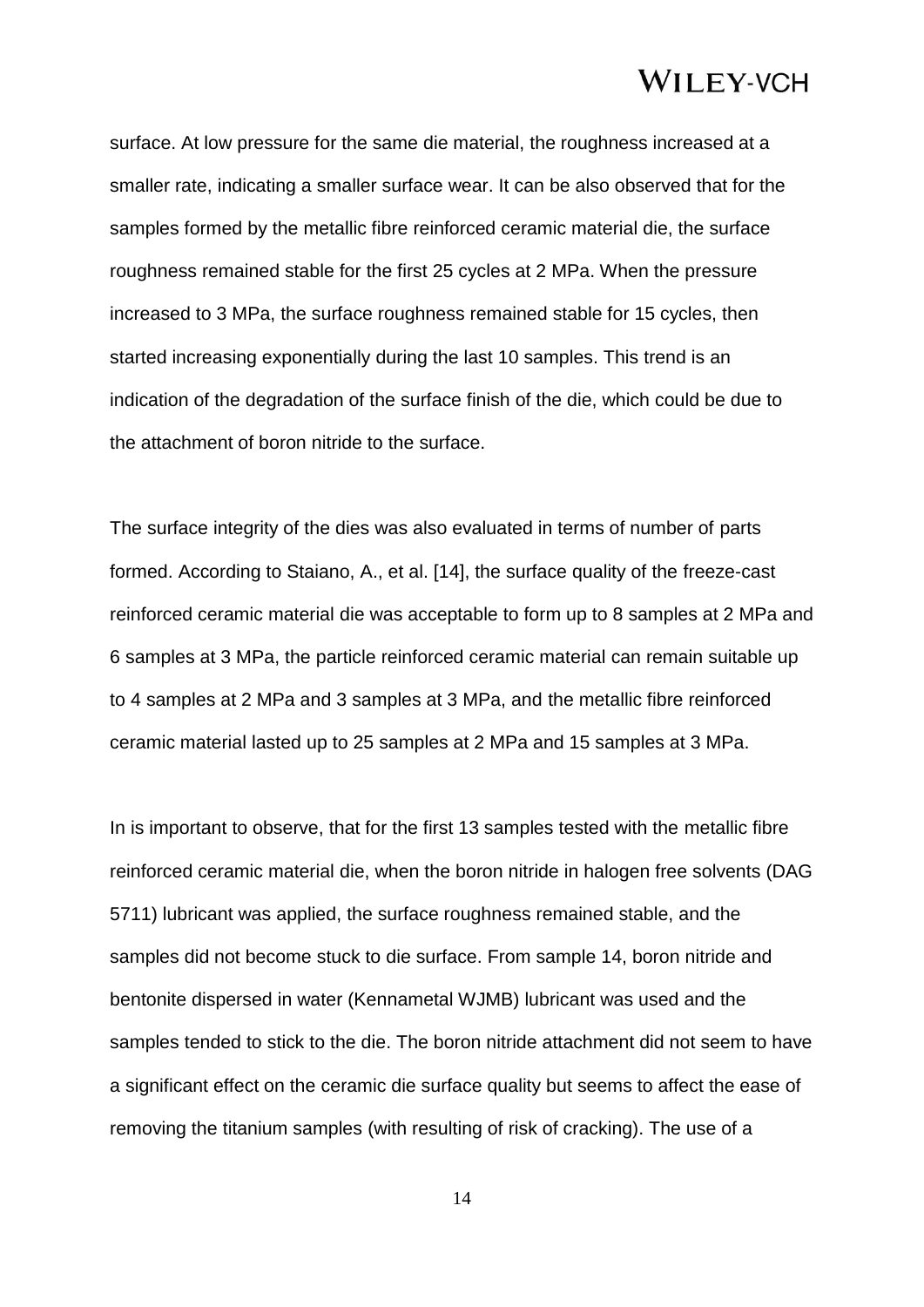coating on the die surface or a different releasing agent could reduce drastically the adhesion of the titanium piece to the die, therefore increasing the die life.

### **3.3 Titanium Scale Accumulation**

The adhesion of titanium to the die surface is a known cause of defects and dimensional variations in superplastically formed parts. The thermal images recorded during the trials (Figure 4) were used to monitor in situ the die surface degradation and titanium adhesion. The change in colour in the thermal images represents a change in the quality of the surface condition and/or titanium adhesion. Titanium oxide can be observed in the particle reinforced ceramic material die at high pressure (Figure 4(b)) which is in agreement with the Alicona images (Figure 3). Similarly, as expected from the Alicona images, there is no titanium accumulation on the metallic fibre reinforced ceramic material die surface (Figure 4(c) and (d)).

### **4 Conclusion**

In this work, the problem of high cost tooling for superplastic forming was addressed by the Advanced Forming Research Centre. The overall objective of this work was to expand the research in low cost die materials for Superplastic Forming processes. The reduction in cost of the Superplastic forming process may promote its wider use in the industry and reduce the production cost for the current users. Ceramic dies demonstrated to be a viable solution and reinforcement can be used as an alternative option to significantly reduce their tendency surface damage and bulk failure. Three commercial reinforced ceramic materials; a freeze-cast reinforced ceramic, a particle reinforced ceramic, and a fibre reinforced ceramic were mechanically tested with the aim of evaluate their wear behaviour when undergoing testing at Superplastic forming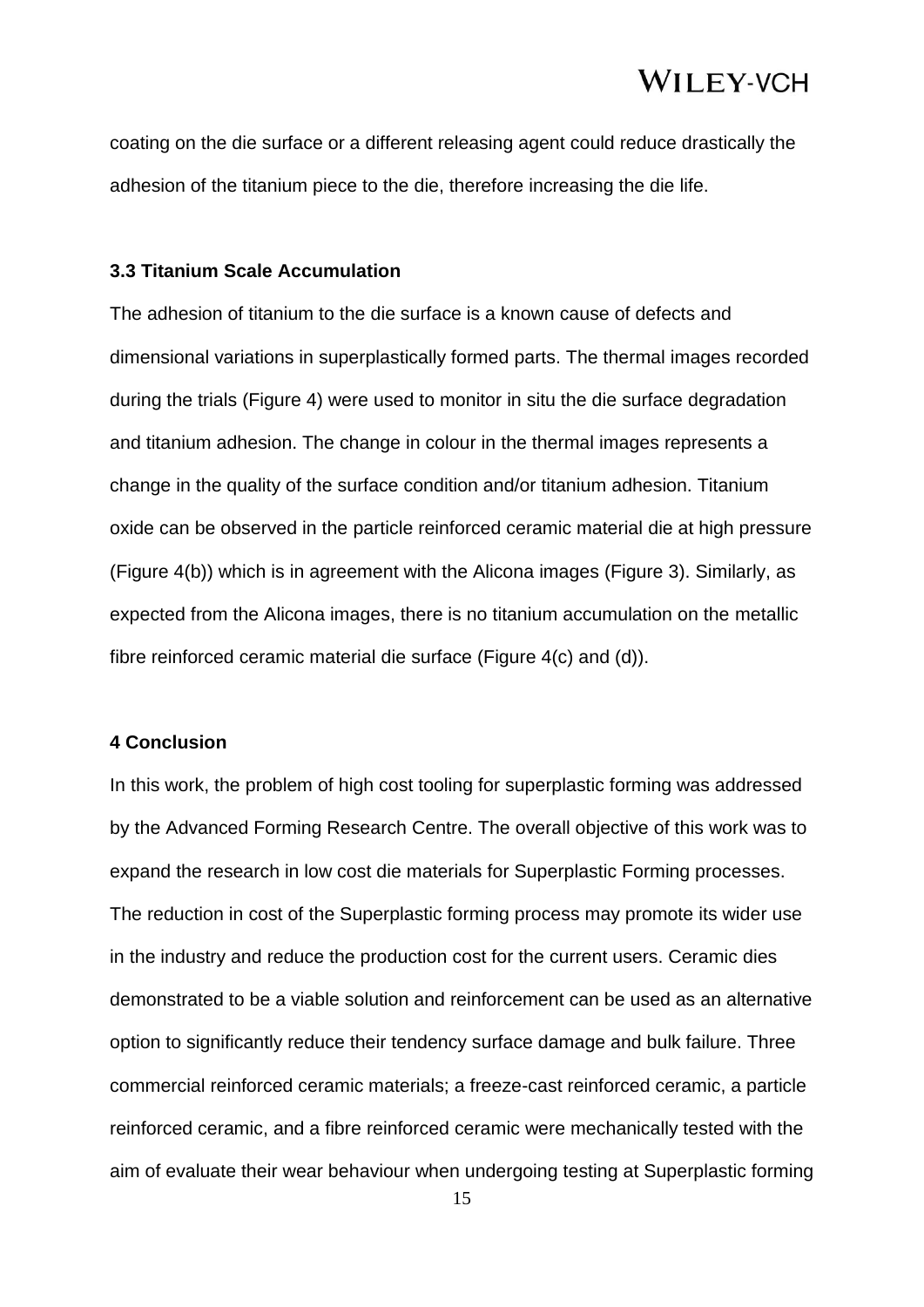representative conditions and assessing their viability for the manufacture of Superplastic forming dies.

Results show that in compression, flexural and fracture toughness, the freeze-cast reinforced ceramic material and the metallic fibre reinforced ceramic material performed better than the particle reinforced ceramic material, but the freeze-cast reinforced ceramic material exhibited classical brittle behaviour while the particle reinforced ceramic material dissipated damage throughout the structure in a more efficient manner (safer dies). The freeze-cast reinforced ceramic material and the metallic fibre reinforced ceramic material have considerably lower thermal conductivity, which has cost implications for heating time and Superplastic forming cycle time. The metallic fibre reinforced ceramic material has significantly high thermal expansion in comparison with the particle reinforced ceramic material and the freeze-cast reinforced ceramic material, hence higher dimensional tolerances are required. In all cases, the surface quality was degraded due to boron nitride adhesion. The use of a coating on the die surface or a different parting agent could reduce drastically the adhesion of the work piece and the die, therefore increasing the die life.

The results presented here also illustrates how thermal images can help to identify surface wear after removal of Ti-6Al-4V parts. This technology could be easily implemented into a manufacturing environment to monitor surface wear of ceramic dies in situ. Moreover, this work has been developed using a low cost method for comparing hot forming tool materials. This method could be used for assessing other metallic and ceramic materials.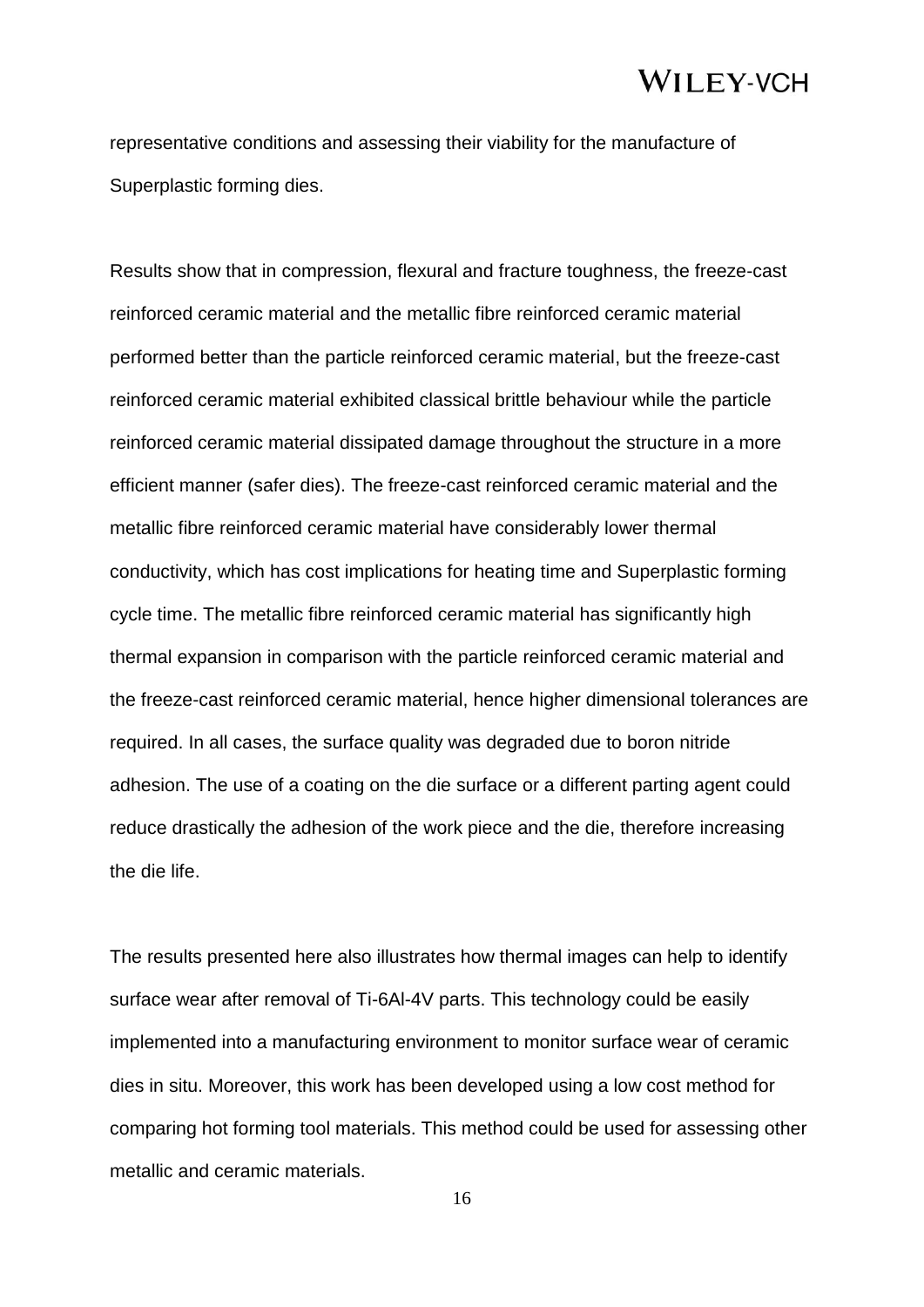### **Acknowledgements**

The authors wish to acknowledge financial support for this work from the AFRC Tier 1 membership through the Core research programme

### **References**

[1] G. Bernhart, P. Lours, T. Cutard, V. Velay, and F. Nazaret, Superplastic Forming of Advanced Metallic Materials 3 Process and equipment for superplastic forming of metals. Elsevier, 2011.

[2] D. G. Sanders, "Reinforced Ceramic Dies for Superplastic Forming Operations," J. Mater. Eng. Perform., vol. 13, no. 6, pp. 753–757, Dec. 2004.

[3] C. Y. Gao, P. Lours, and G. Bernhart, "Thermomechanical stress" analysis of superplastic forming tools," J. Mater. Process. Technol., vol. 169, no. 2, pp. 281–291, Nov. 2005.

[4] A. Jocelyn, T. Flower, and D. Nash, "Generic Ceramic Tooling (GenCerT) for the SPF/DB Process," Mater. Sci. Forum, vol. 357–359, pp. 23– 28, 2001.

[5] S. S. Jiang and K. F. Zhang, "Study on controlling thermal expansion coefficient of ZrO2–TiO2 ceramic die for superplastic blow-forming high accuracy Ti–6Al–4V component," Mater. Des., vol. 30, no. 9, pp. 3904–3907, Oct. 2009.

[6] V. Velay, G. Bernhart, A. Martinier, and J. Y. Moraux, "High Temperature Fatigue of SPF Die Ni-Cr-Fe Heat Resistant Nickel-Chromium Cast Steels," Key Eng. Mater., vol. 433, pp. 69–76, Jun. 2010.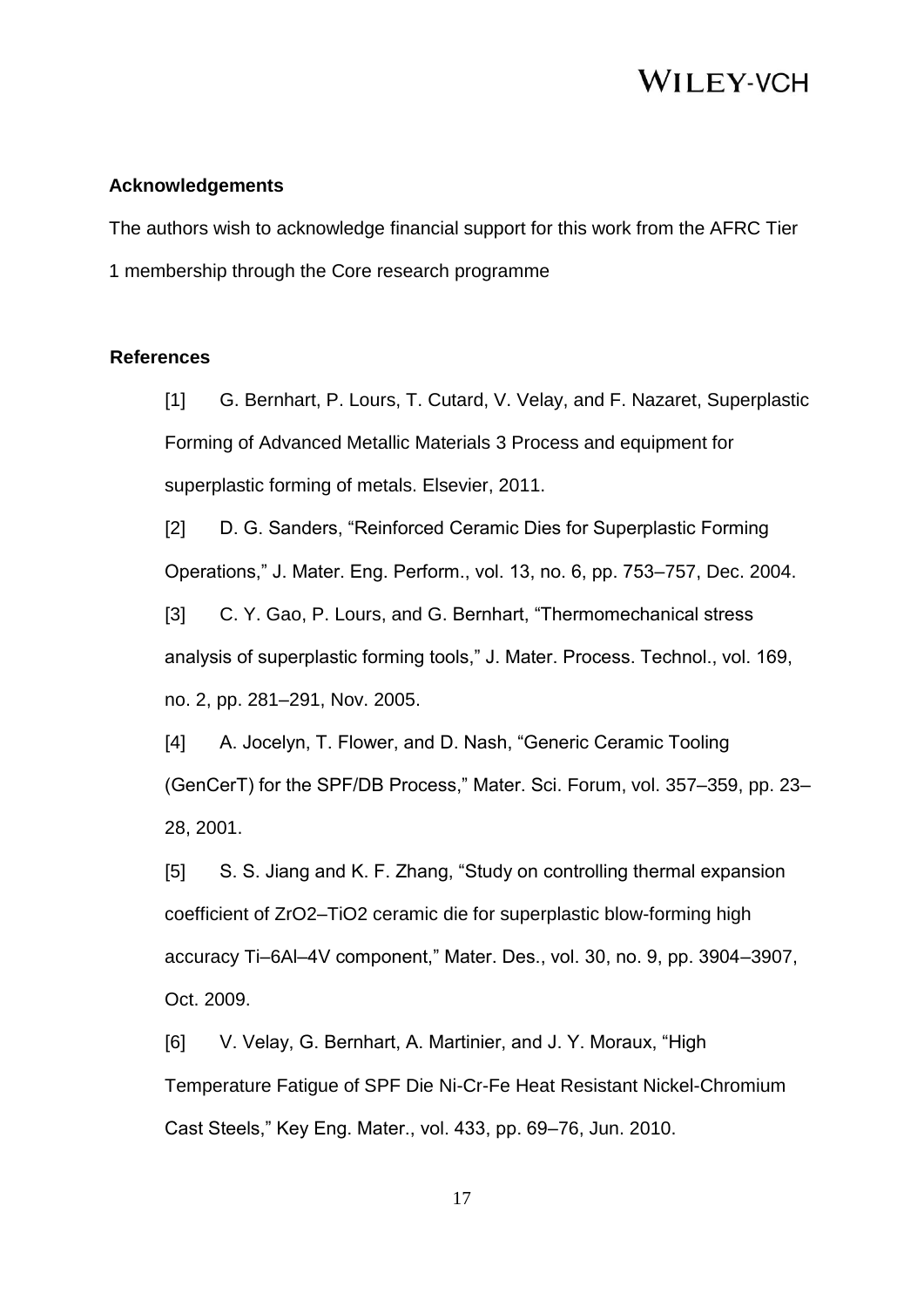[7] D. G. Sanders, "A Production System Using Ceramic Die Technology for Superplastic Forming," Mater. Sci. Forum, vol. 447–448, pp. 153–158, 2004.

[8] D. François, A. Pineau, and A. Zaoui, Mechanical Behaviour of Materials, vol. 191. Dordrecht: Springer Netherlands, 2013.

[9] G. Yaofu, G. Naicheng, Z. Daren, and H. Mancai, "The superplastic forming of metal sheets using a die of refractory concrete," J. Mater. Process. Technol., vol. 30, no. 2, pp. 159–166, Mar. 1992.

[10] D. Sanders, "Integral forming die system for superplastic metal forming," US 5467626 A, 1995.

[11] G. Bernhart, F. Nazaret, and T. Cutard, "Fibre Reinforced Refractory Castables :An Alternative Solution for SPF Die Manufacturing," Mater. Sci. Forum, vol. 551–552, pp. 37–42, 2007.

[12] G. Bernhart, F. Nazaret, and T. Cutard, "Low cost refractory castable die development for titanium sheet superplastic forming," in 7th Brazilian Congress on Manufacturing Engineering, 2013.

[13] Y. Deng, W. Li, R. Wang, J. Shao, P. Geng, and J. Ma, "The temperature-dependent fracture models for fiber-reinforced ceramic matrix composites," Compos. Struct., vol. 140, pp. 534–539, Apr. 2016.

[14] A. Staiano, W. Ion, and L. O'Hare, "Analysis of ceramic surface before and after test," in Proceeding of the 23rd CAPE Conference, 2015.

[15] G. Bernhart, F. Nazaret, and T. Cutard, "Fiber reinforced refractory castables for SPF toolings," Materwiss. Werksttech., vol. 39, no. 4–5, pp. 317– 321, Apr. 2008.

[16] Aurock, "AUR-01/FH15 datasheet," Albi, France, 2016.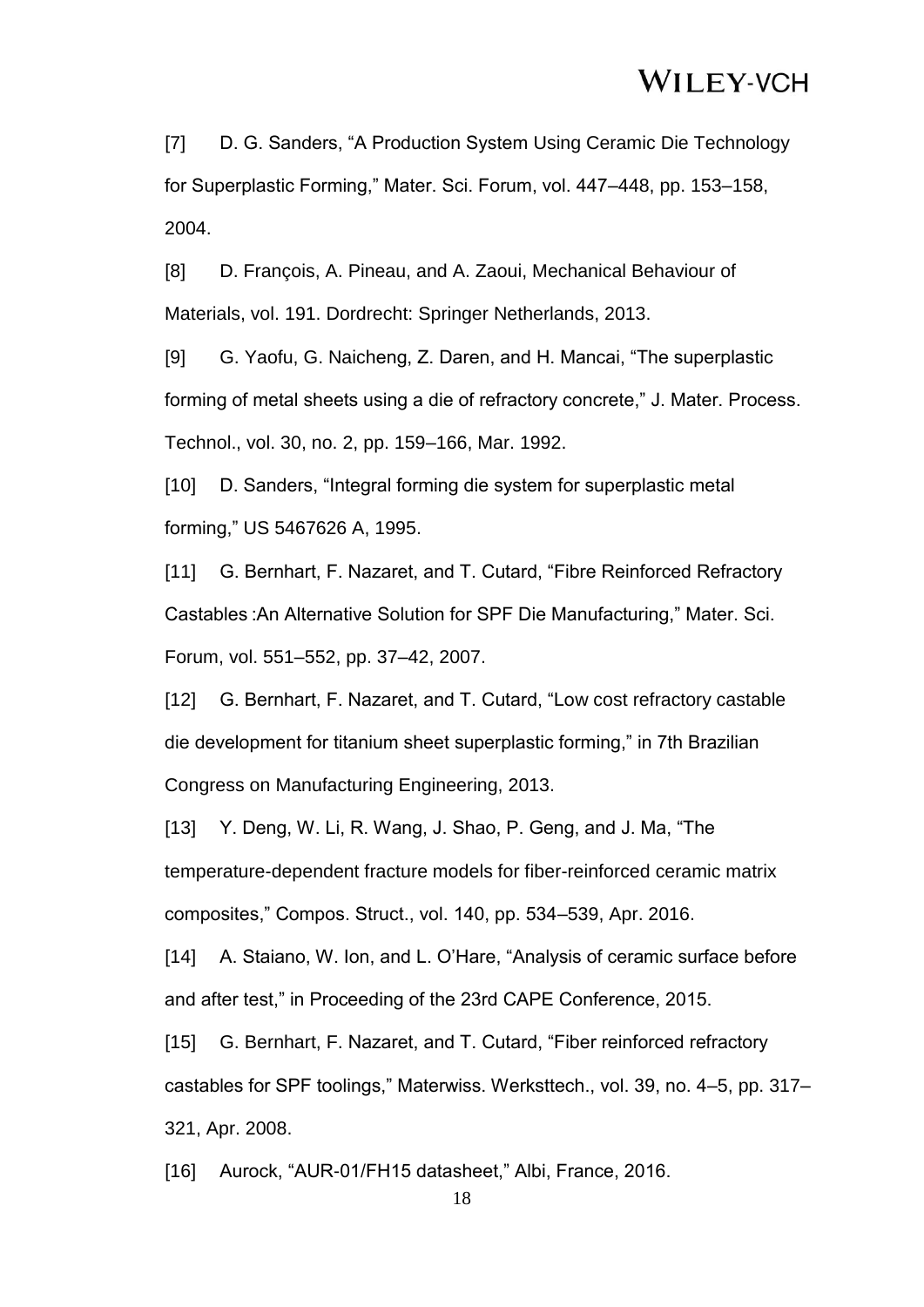[17] MatWeb, "MatWeb, Material Property Data," 2016. [Online]. Available: http://www.matweb.com/index.aspx.

Received in final form: ((will be filled in by the editorial staff))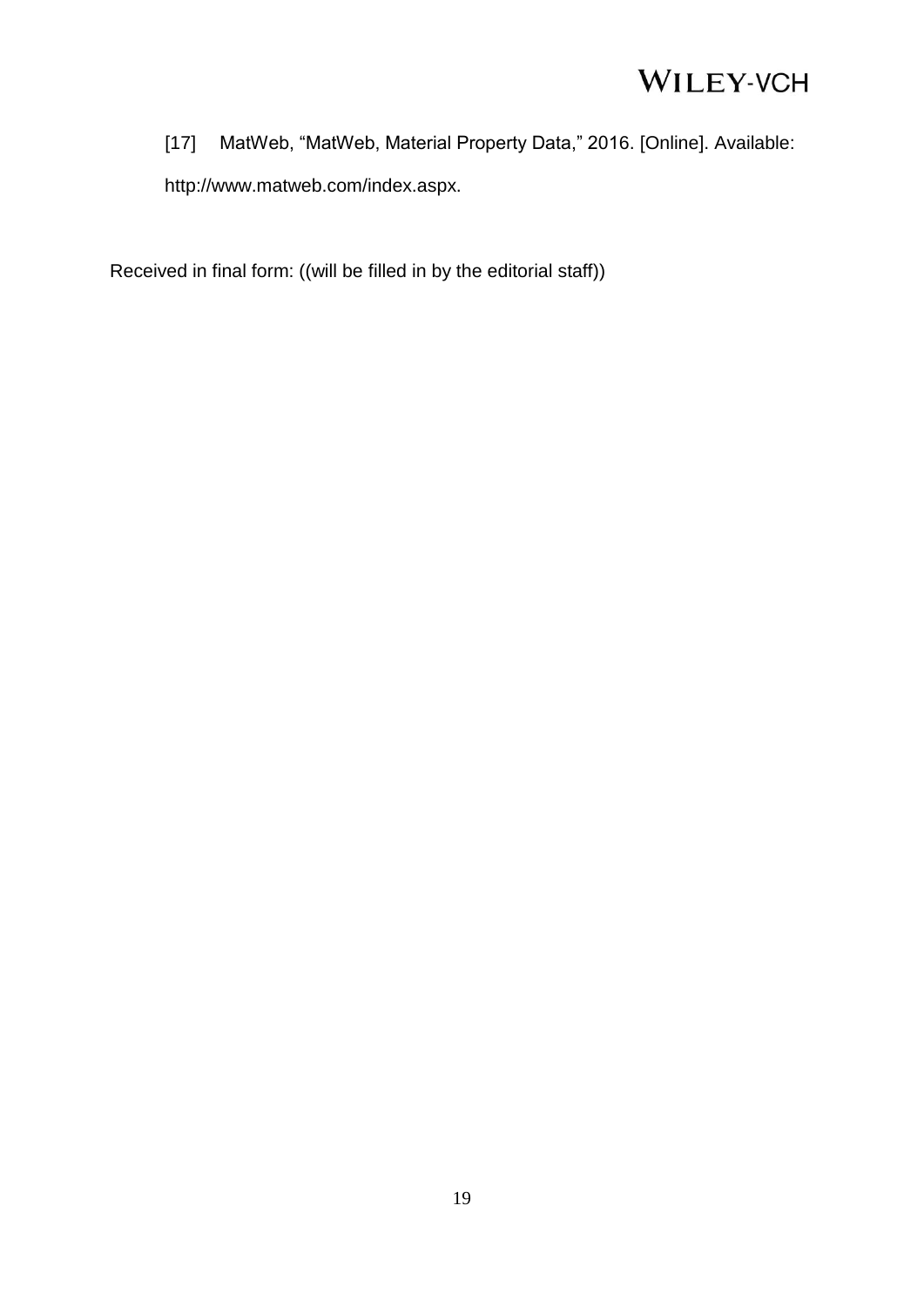**Table 1** Mechanical characteristics of the three ceramic materials under investigation [15]–[17]

| <b>Test description</b>                                                                                                                                                                                                                                                                                                                                                                                                                            | <b>Freeze-cast</b><br>reinforced<br>ceramic material |        | <b>Particle</b><br>reinforced<br>ceramic material |        | <b>Metallic fibre</b><br>reinforced<br>ceramic<br>material |        |
|----------------------------------------------------------------------------------------------------------------------------------------------------------------------------------------------------------------------------------------------------------------------------------------------------------------------------------------------------------------------------------------------------------------------------------------------------|------------------------------------------------------|--------|---------------------------------------------------|--------|------------------------------------------------------------|--------|
|                                                                                                                                                                                                                                                                                                                                                                                                                                                    | 1830 kg/ $m^3$                                       |        | $2109$ kg/m <sup>3</sup>                          |        | 3000 kg/ $m^3$                                             |        |
|                                                                                                                                                                                                                                                                                                                                                                                                                                                    | <b>RT</b>                                            | 930 °C | RT                                                | 930 °C | Low T                                                      | High T |
| <b>Bending failure</b><br>stress [MPa]                                                                                                                                                                                                                                                                                                                                                                                                             | 10.91                                                | 18.16  | 3.67                                              | 2.29   | 19                                                         | 22     |
| Compression<br>failure stress<br>[MPa]                                                                                                                                                                                                                                                                                                                                                                                                             | 50.8                                                 | 77.27  | 45.14                                             | 45.25  | 95                                                         | 100    |
| <b>Thermal</b><br>conductivity<br>[W/mK]                                                                                                                                                                                                                                                                                                                                                                                                           | 4.2                                                  | 2.52   | 11.73                                             | 4.08   | 3.14                                                       | 3.01   |
| Maximal strength<br>[MPa]                                                                                                                                                                                                                                                                                                                                                                                                                          | 0.99                                                 | 1.94   | 0.59                                              | 0.93   | 17                                                         | 21     |
| <b>Thermal</b><br>expansion $\lbrack\! \lbrack\!\lbrack\lbrack\! \lbrack\cdot\lbrack\! \lbrack\cdot\lbrack\! \lbrack\cdot\lbrack\! \lbrack\cdot\lbrack\cdot\lbrack\! \lbrack\cdot\lbrack\cdot\lbrack\cdot\lbrack\cdot\lbrack\cdot\lbrack\cdot\lbrack\cdot\lbrack\cdot\lbrack\cdot\lbrack\cdot\lbrack\cdot\lbrack\cdot\lbrack\cdot\lbrack\cdot\lbrack\cdot\lbrack\cdot\lbrack\cdot\lbrack\cdot\lbrack\cdot\lbrack\cdot\lbrack\cdot\lbrack\cdot\lbr$ | Cast: 1.9x10-6                                       |        | Cast: 1.74x10-6                                   |        | 8x10-6                                                     |        |
|                                                                                                                                                                                                                                                                                                                                                                                                                                                    | Transverse: 1.82x1<br>$0^{-6}$                       |        | Transverse:<br>$2.61x10^{-6}$                     |        |                                                            |        |